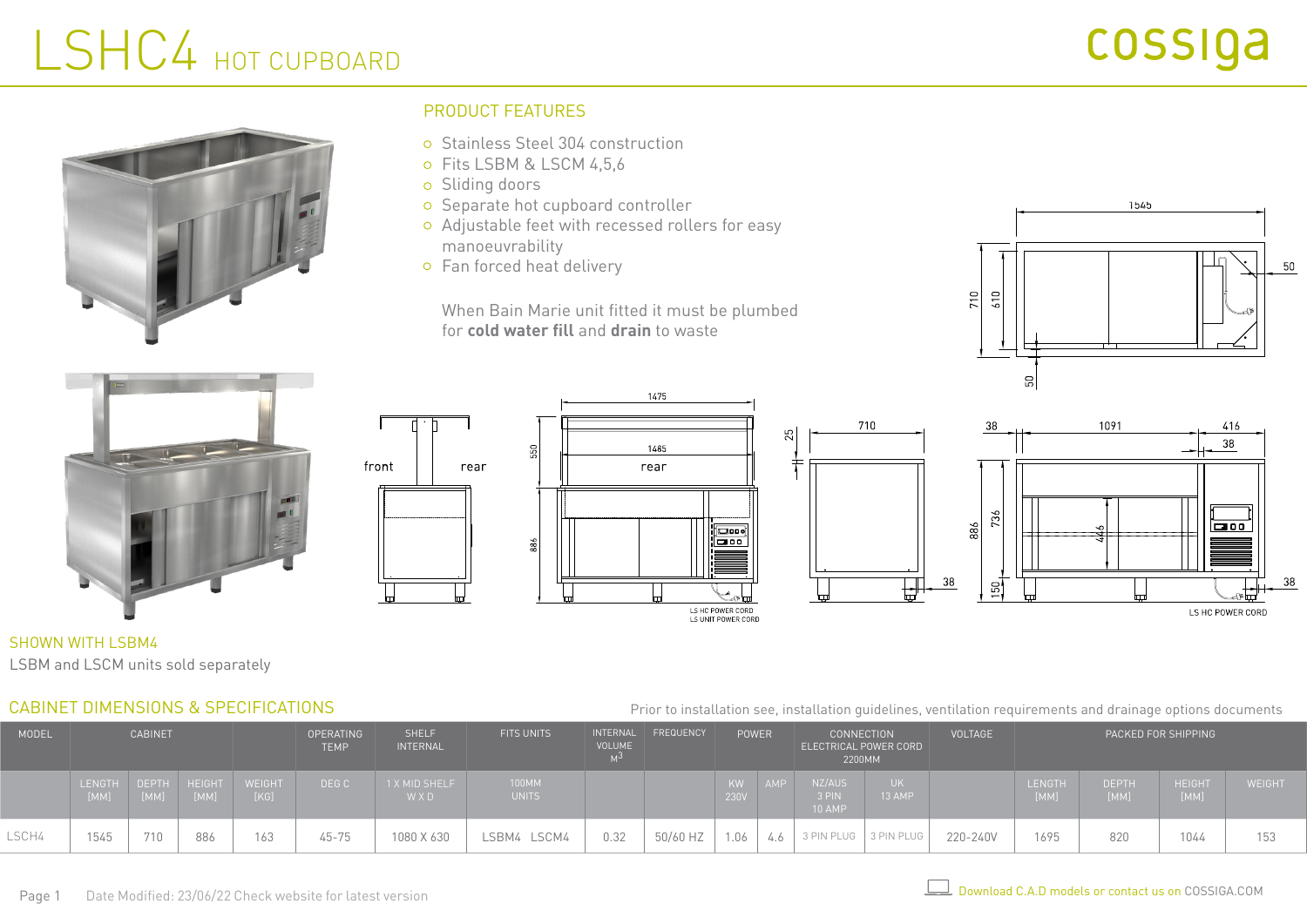# LSHC5 HOT CUPBOARD



## PRODUCT FEATURES

- Stainless Steel 304 construction
- o Fits LSBM & LSCM 4,5,6
- o Sliding doors

front

- o Separate hot cupboard controller
- Adjustable feet with recessed rollers for easy manoeuvrability
- Fan forced heat delivery

When Bain Marie unit fitted it must be plumbed for **cold water fill** and **drain** to waste









## SHOWN WITH LSBM5

LSBM and LSCM units sold separately

### CABINET DIMENSIONS & SPECIFICATIONS

#### Prior to installation see, installation guidelines, ventilation requirements and drainage options documents

| MODEL | <b>CABINET</b>   |                      |                       |                       | <b>OPERATING</b><br><b>TEMP</b> | <b>SHELF</b><br><b>INTERNAL</b> | <b>FITS UNITS</b> | <b>VOLUME</b> | INTERNAL FREQUENCY | <b>POWER</b>      | <b>CONNECTION</b><br>ELECTRICAL POWER CORD<br>2200MM |                | <b>VOLTAGE</b> | PACKED FOR SHIPPING |                      |                       |               |
|-------|------------------|----------------------|-----------------------|-----------------------|---------------------------------|---------------------------------|-------------------|---------------|--------------------|-------------------|------------------------------------------------------|----------------|----------------|---------------------|----------------------|-----------------------|---------------|
|       | LENGTH  <br>[MM] | <b>DEPTH</b><br>[MM] | <b>HEIGHT</b><br>[MM] | <b>WEIGHT</b><br>[KG] | DEG C                           | 1 X MID SHELF<br>WXD            | 100MM<br>UNITS    |               |                    | <b>KW</b><br>230V | NZ/AUS<br>3 PIN<br>10 AMP                            | UK  <br>13 AMP |                | LENGTH<br>[MM]      | <b>DEPTH</b><br>[MM] | <b>HEIGHT</b><br>[MM] | <b>WEIGHT</b> |
| LSCH5 | 1885             | 710                  | 886                   | 184                   | $45 - 75$                       | 1400 X 630                      | LSBM5 LSCM5       | 0.42          | 50/60 HZ           | 1.06              | 3 PIN PLUG   3 PIN PLUG                              |                | 220-240V       | 2035                | 820                  | 1044                  | 174           |